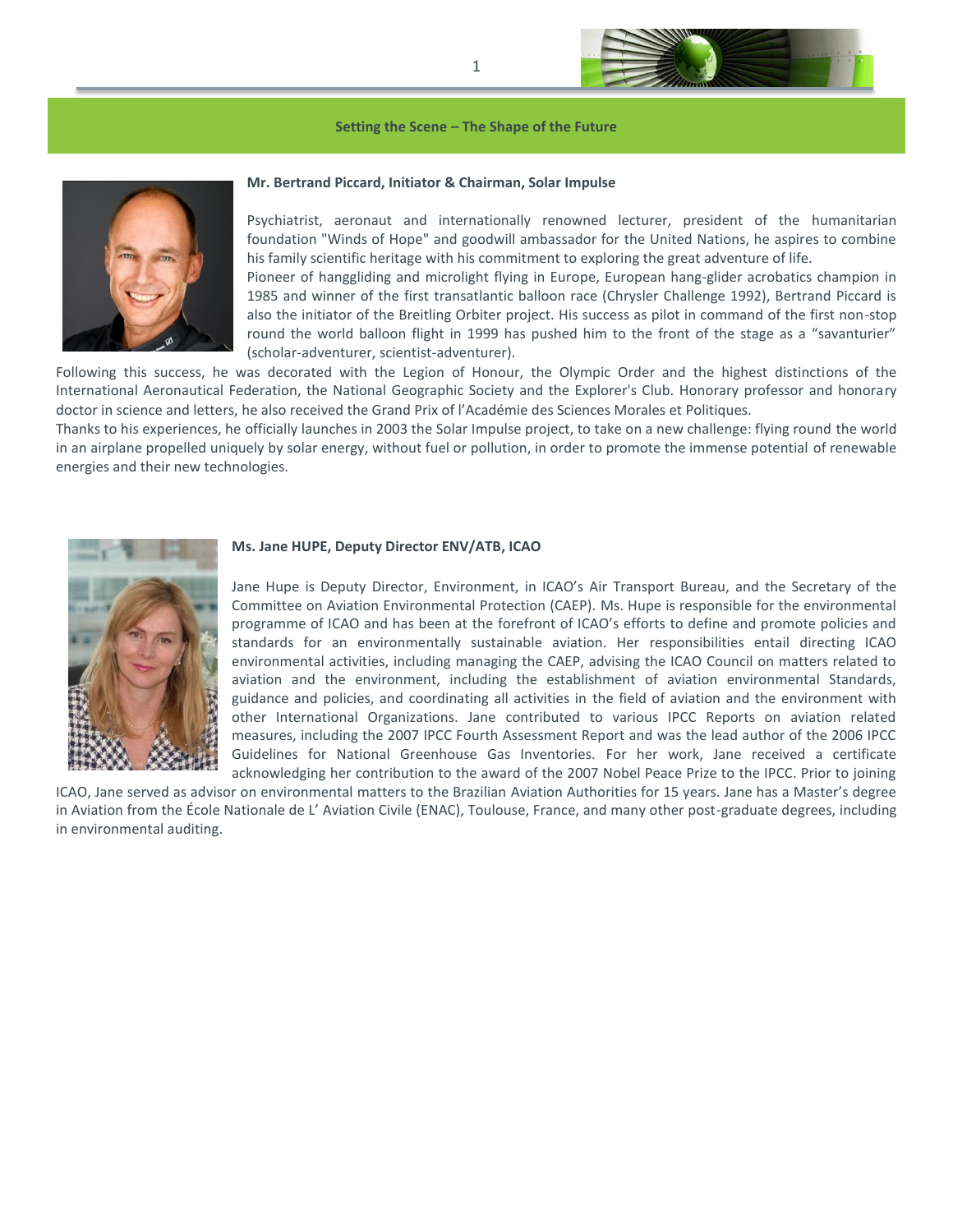



# **MODERATOR: Mr. Rolf Monning, Member of the ICAO Air Navigation Commission, Alternate German Representative on the ICAO Council**

Since 2009 Rolf is serving as a member of the Air Navigation Commission. Since 2014 he is the Chairperson of ANC's standing working group on Procedural Matters and a member of the ANC Planning Team. He chaired several ANC-Subgroups, also referred to as "Commission Groups". He was nominated as the first Chairperson of the "Commission Group", which was inaugurated to facilitate the timely publication of ICAO's latest Annex 19 "Safety Management". Rolf was member of numerous ICAO Working Groups and Task Forces.

Before becoming a member of the ANC, Rolf, who holds a master's degree in aerospace engineering and a Private Pilot License, has successfully been promoting aviation safety for over 25 years, working on a national and international level. He started his career as a technical officer in the German Airforce for

twelve years, involved in on-site maintenance activities, development of programmes for maintenance and integration of new systems for several types of transport aircraft of the German Armed Forces. Subsequently Rolf spent 13 years at the German Federal Aviation Office (LBA), working in the areas of approval, maintenance and flight operations of air operators and maintenance organizations. He is an approved Quality System Auditor with extensive practical experience, led a number of significant LBA projects and was, amongst others, responsible for

• European Flight Operational Standardization as National Coordinator and leader of numerous audits to European Civil Aviation Authorities,

• development of internal and external procedures as focal point for the implementation of Safety Management and Quality Systems in German operators,

- coordination and standardisation of all flight operation surveillance activities for German operators,
- auditing / checking of national and international air operators and maintenance organisations, and
- coordination of maintenance supervision activities of all technical inspectors working in the LBA regional offices.



#### **Dr. Edgar G. Waggoner, Director of the Integrated Systems Research Program**

As director of the Integrated Systems Research Program Office, Ed Waggoner is responsible for the overall planning, management and evaluation of the directorate's efforts to conduct integrated, system-level research on promising vehicle and operational technologies in a relevant environment that meet energy, environmental and mobility objectives. In addition, he supports the associate administrator in a broad range of mission directorate activities, including strategic and program planning; budget development; program review and evaluation; and external coordination.

Previously he was on assignment to the Joint Planning and Development Office in Washington, DC, where he served as director of the Interagency Architecture and Engineering Division responsible for technical leadership in the development of the Next Generation Air Transportation System (NextGen) Enterprise Architecture, Concept of Operations, and Integrated Work Plan. While on this assignment, he served as a co-author of the Mobility chapter for the National Aeronautics R&D Plan.

Waggoner began his NASA career in 1982 as a researcher in the theoretical aerodynamics discipline at NASA's Langley Research Center. He eventually held management positions in Langley's transonic and subsonic aerodynamics branches responsible for planning and supervision of applied computational and experimental research directed at developing aerodynamics technology for advanced civil and military vehicles.

Prior to NASA, Waggoner worked as a researcher and project engineer with Vought Corporation in Dallas, Texas, where he worked on advanced wind tunnel testing techniques and performed foundational work in the emerging field of computational fluid dynamics. He has been awarded several NASA Group Achievement Awards and NASA Special Act or Service Awards and has authored or coauthored 44 NASA technical papers, journal articles and conference publications on computational and experimental aerodynamics, and advanced airspace systems concepts. He is an associate fellow of the American Institute of Aeronautics and Astronautics.

Waggoner received a bachelor's degree in aerospace engineering from Auburn University, a master's degree in mechanical engineering from Southern Methodist University, and master's and doctoral degrees in engineering management from George Washington University.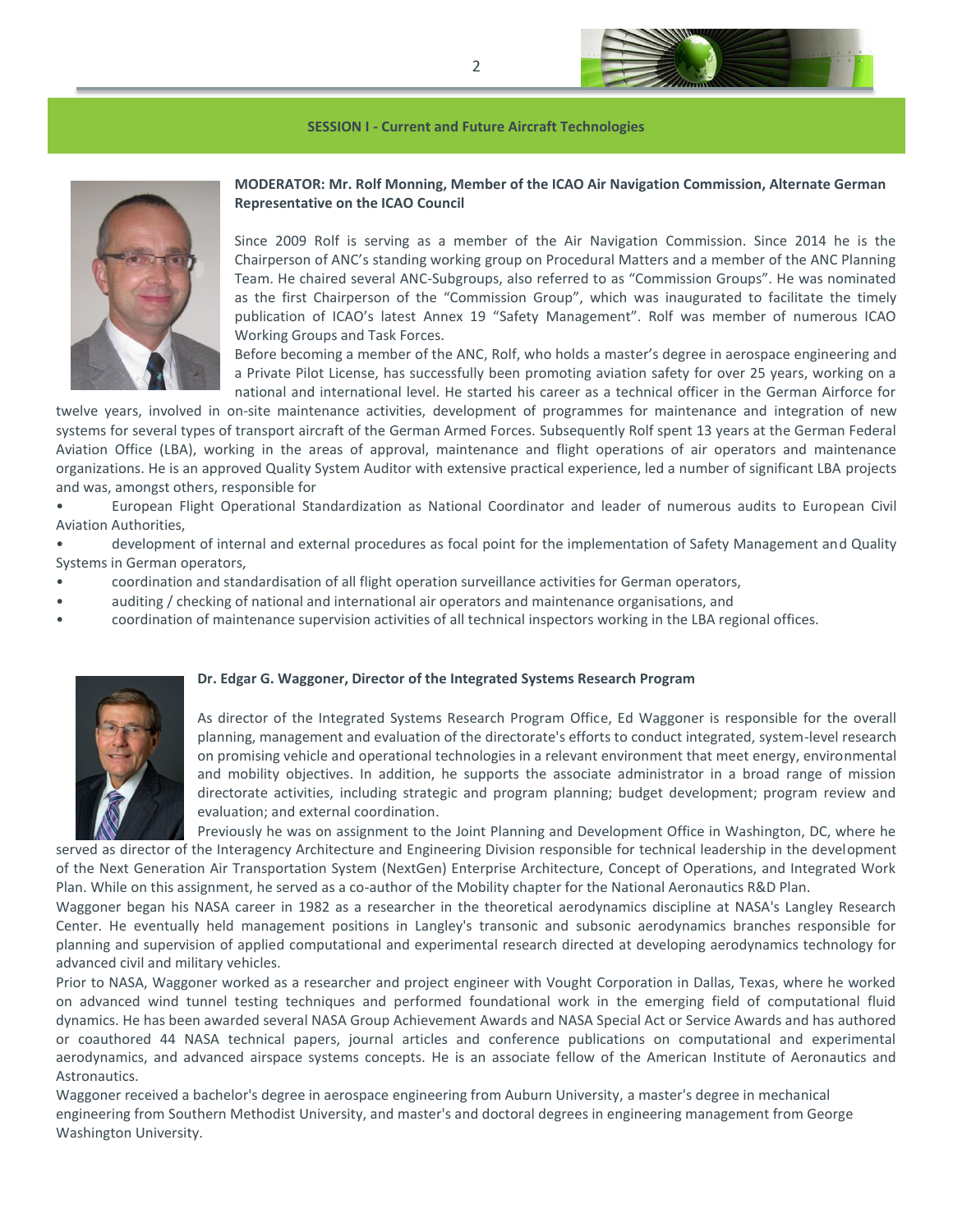

# **Ms. Sarah Walter, Rolls-Royce, International coordinating council of Aerospace Industries Associations (ICCAIA)**

Sarah Walter is currently acting as Head of New Projects for Rolls-Royce Civil Small and Medium Engines business unit, working direct with Bombardier Aerospace on developing new projects and executing research and technology on aerospace technology which will deliver higher performance and greener products. Sarah's background is in Mechanical Engineering, beginning her career specializing in Robust Design within Combustion Systems and most recently acting as Assistant Chief Engineer for the Trent 60, a Gas Turbine power plant product within the Energy Division of Rolls-Royce. Sarah has been with Rolls-

Royce for over ten years and worked across multiple business sectors and different sites around the world.



## **Mr. Rainer Von Wrede – Head of Environment – Engineering and R&T**

Since he joined Airbus in 1990, Rainer has gained a sound experience in the vast field of "environment", dealing successively will all its aspects and facets, giving him the quality of expert "Aviation and Environment".

Rainer is today leading all environmental activities in Airbus Engineering, with an additional specific focus on strategic research.

Rainer also represents Airbus in international rulemaking fora and chaired the Environment Committee of ASD (The European Association of Aeronautics, Space and Defence Industries) for many years.

He is closely involved in EU research, having chaired the ACARE Environment Committee, and being advisory board member of several R&T programs and Thematic Networks.

He is a graduate engineer in Aeronautics from the RWTH Aachen in Germany, and in Applied Fluid Dynamics from the Von Karman Institute in Brussels, Belgium. He holds a PHD in Mechanics/Acoustics from the Ecole Nationale Supérieure de l'Aéronautique et de l'Espace (Sup-Aéro) in Toulouse, France.



# **Mr. David Akiyama, ecoDemonstrator Program Manager, Environmental Performance, Boeing Commercial Airplanes**

David Akiyama is the ecoDemonstrator Program Manager. David graduated from Stanford University with a BS in Mechanical Engineering and a MS in Aeronautics and Astronautics. He has held positions in aerodynamics, propulsion, fuels research, and software development as well as in new airplane product development where he had the privilege of managing the development of the 787's aerodynamic design.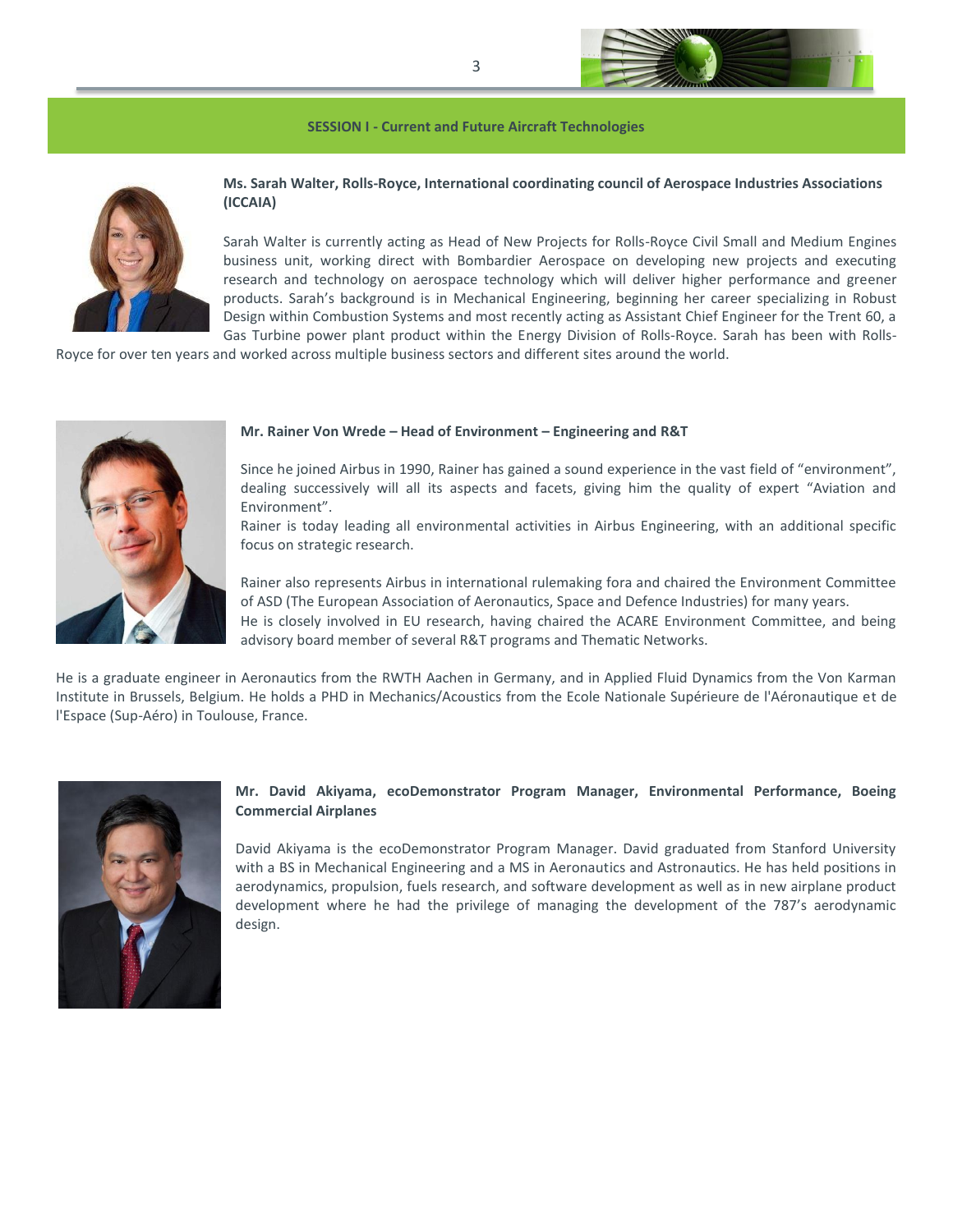



#### **Mr. Wes Lord, Pratt & Whitney**

Wesley K. Lord has 36 years' experience at Pratt & Whitney. Current position is Technical Fellow for System Architecture Functional Synthesis. He has worked in the areas of gas turbine engine secondary flow systems aerothermal design, turbine aerodynamics, turbine heat transfer, inlet/nozzle/nacelle aerodynamics, fan aerodynamics, computational fluid dynamics, acoustics, and aero component system integration. He is inventor or co-inventor on 16 patents. He has a BS and MS in Mechanical Engineering from Rensselaer Polytechnic Institute (1973) and ScD in Mechanical Engineering from Massachusetts Institute of Technology (1983).



## **Mr. Fassi Kafyeke, Ing., Ph.D. Director, Advanced Design and Strategic Technology Bombardier Aerospace**

Fassi Kafyeke joined Bombardier Aerospace in 1982 as a Computational Fluid Dynamics and Aerodynamics engineer and was named Manager, Advanced Aerodynamics in 1996. As Chief Aerodynamicist, he was responsible for both aerodynamic design and development wind tunnel testing for several Bombardier aircraft including the CRJ700/900/1000 NextGen family of regional airliners, the all-new CSeries commercial aircraft, and the Challenger 300 and Global Express business iets.

In 2007, he was appointed Director, Strategic Technology, with responsibility for engineering research and technology across Bombardier Aerospace. In 2014, Dr. Kafyeke was named to his current post as Director of Advanced Design and Strategic Technology, assuming responsibility for product

innovation, technology innovation, engineering competence development and knowledge management. He is actively involved in numerous industry agencies including the Aerospace Industries Association of Canada (AIAC) and the Society of Automotive Engineers (SAE). He is also a Board Member of Canada's Green Aviation Research and Development Network (GARDN) and Chairman of the Board of the SA2GE consortium (Smart Affordable Green Efficient) in Québec, Canada, that operates demonstration projects for green aircraft technologies.

Dr. Kafyeke graduated as an electromechanical engineer (Aerospace) from Belgium's Université de Liège in 1980. In 1981, he obtained a Master's degree in Air Transport Engineering (Aircraft Operations and Maintenance) from the Cranfield Institute of Technology, England, and completed a Doctorate program in Mechanical Engineering (Aerodynamics) at École Polytechnique de Montréal in 1994.

He is a Fellow of the Canadian Aeronautics and Space Institute (CASI), an Associate Fellow of the American Institute of Aeronautics and Astronautics (AIAA), and a member of the Royal Aeronautical Society (RAeS).

Dr. Kafyeke is based at Bombardier Aerospace headquarters in Montreal, Canada.



#### **Mr. Nelson Salgado, Vice President of Institutional Relations and Sustainability, Embraer SA**

Born in 1960, Mr. Salgado graduated in engineering and earned a master's degree from the University of São Paulo. In 1997 he was awarded a PhD Degree in computational Mechanics by the Wessex Institute of Technology, England and later became a visiting professor at the aeronautical engineering division of ITA, Instituto Tecnológico de Aeronáutica. In 2002 he completed a MBA at Fundação Getulio Vargas, São Paulo. Mr. Salgado has been with Embraer for 27 years. Having started at the engineering department, he held executive positions on corporate functions such as Strategic Planning, Economical and Financial Planning and Mergers and Acquisitions. From early 2012 to January 2014 he was the CEO of Visiona Tecnologia Espacial, a joint venture company formed by Embraer and Telebras. In February 2014, Mr. Salgado rejoined Embraer S.A. as Vice President of Institutional Relations and Sustainability.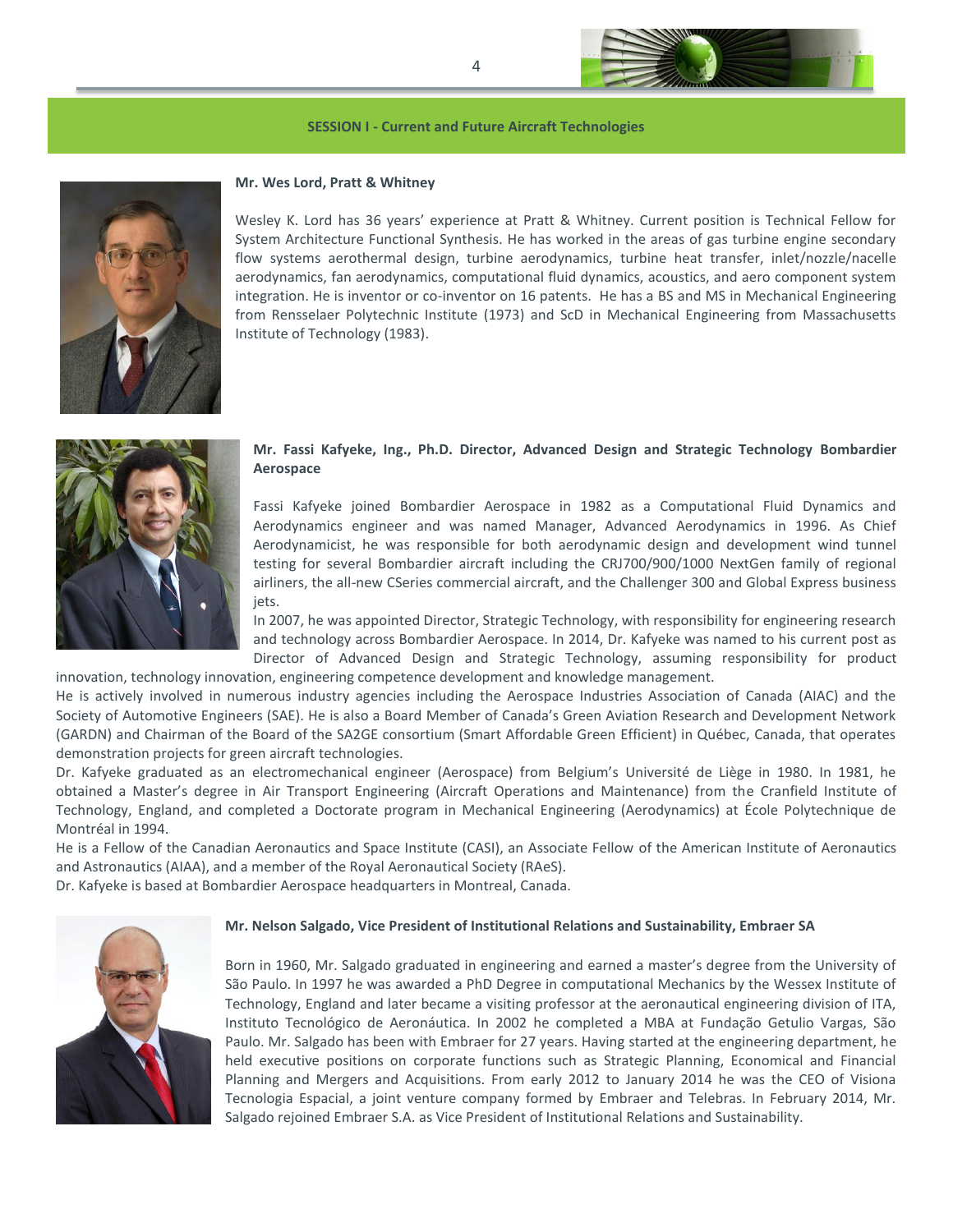



#### **Mr. Claudio Leonardi, Clip-Air Project, EPFL**

Project Manager of Clip-Air at EPFL (Ecole Polytechnique Fédérale de Lausanne). Clip-Air is a new concept in air transport developed at EPFL since 2008.

He is also responsible for coordination and development in the fields covered by the Clip-Air project: transportation, mechanics, structure, architecture, sociology, and visualization. Claudio Leonardi has already been involved in many other projects regarding the aeronautic domain.



#### **Mr. Daniel Wehner, Fraunhofer IBP**

Daniel Wehner (M.Sc.) is a chemical and environmental engineer working as a researcher and project manager at the Department Life Cycle Engineering (GaBi) of the Fraunhofer IBP. His main fields of research are eco-design and life cycle assessment in the aviation and automotive sector with special focus on resource efficiency and environmental performance of lightweight solutions. Within the European aeronautical research programme CLEAN SKY he and his colleagues developed the aircraft eco DESIGN® Software Tool ENDAMI.

Moreover he coordinated the activities of the CLEAN SKY Material Board where he developed aviation specific material life cycle inventory datasets as basis for assessing the environmental footprint of aviation technologies and products. Besides this he is the leader of the task force on life cycle analysis of the

lightweight initiative of the federal state of Baden-Württemberg in Germany.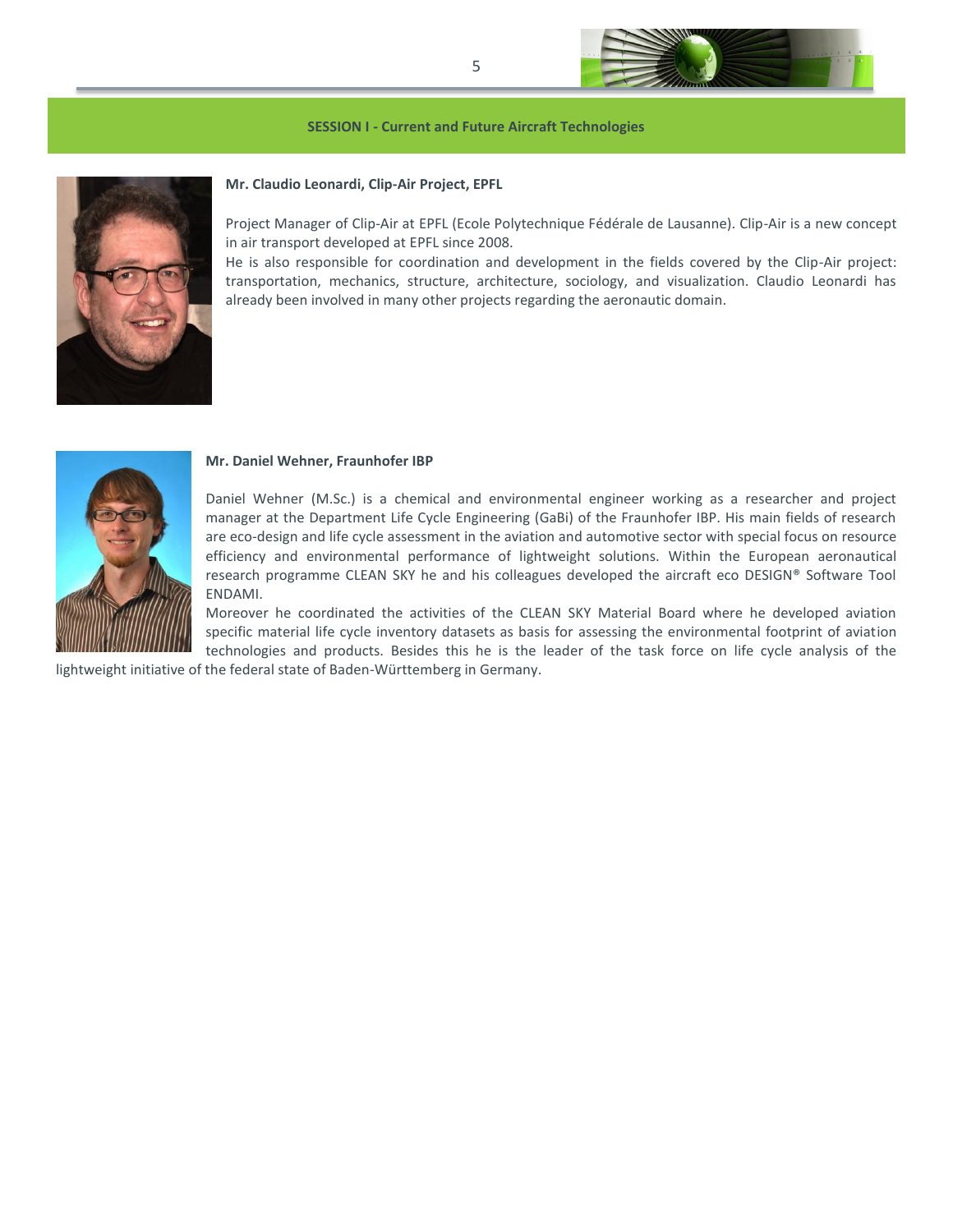

#### **SESSION II - Aircraft End-of-Life: Scrapping and Recycling**



# **MODERATOR: Amb. Moumouni Dieguimde, Representative of Burkina Faso on the Council of ICAO**

At University level, he studied for three years Mathematics, Physics and Technology at the National Universities of both Côte d'Ivoire and ex Upper Volta, now Burkina Faso. Thereafter, he moved to the United States of America (USA), where he permanently remained for almost 14 years. While in the US, he obtained with highest honours (suma cum laude) a Bachelor of Science (BS) Degree in Airport Management from the Vaughn College of Aeronautics & Technology of LaGuardia, New York, and a Masters of Art (MA) with thesis in International Relations from the City College, The City University of New York.

At the Professional level, he started with the aviation industry in 1984 as a space controller at Air Afrique and was successively promoted inspector, assistant manager, and then manager of sales, public relations and airport operations. His tenure in the civil aviation industry includes working also in the US, precisely in insurance and buy & sale of aircraft.

In January of 2004 he was offered a position in the Cabinet of the Director General of the Agency for Air Navigation Safety in Africa & Madagascar (ASECNA), in Dakar, Senegal. ASECNA is a 1949 multinational of 17 African States and France, to oversee the safety of air navigation in 16.1 million square kilometers of African airspace, roughly half of the African Continent's airspace, and one and half times European airspace. In ASECNA, he was appointed Head of the Bureau of External & Diplomatic Relations, which he combined with the Presidency of the Association of Expatriates, a key branch of the workers' Union.

In 2008, following the results of the worldwide audits of State-Members by ICAO, the Government of Burkina Faso called on him to lead the Country's civil aviation and meteorological Authority. By end of 2009, Burkina Faso quickly rose to count among the very few well-performing countries in the Continent. As Director General, he also played key roles in the following activities:

- The pacification and the revision of the constitution of ASECNA; an Agency that was on the brink of splitting apart due to a crisis, which started in November 2007;

- The election of Burkina Faso on the Council of ICAO during its 37th Assemble in October 2010, first time in the history of this State. Following that event to date, it pleased the Government of Burkina Faso to nominate him in his actual capacity.



## **Mr. Tim Zemanovic, CEO Aircraft Demolition and board member of AFRA**

Tim Zemanovic is an entrepreneurial executive passionate about aircraft disassembly, part-out, and recycling. He has gained over 25 years of hands on experience in commercial aviation maintenance while working for United and Northwest Airlines. Mr. Zemanovic started out as an FAA licensed airframe and powerplant mechanic at United Airlines specializing in structural repair. While working for Northwest Airlines Tim served as a Technical Maintenance Instructor training others on structural repair. His training and experiences range from a complex understanding of nearly all systems within most major aircraft to the process and procedure required to properly disassemble and recycle them.

Aircraft Demolition is a Women-Owned Small Business that provides complete, part-out and disassembly services as well as demolition and recycling for aging aircraft and engines. Whether you have aircraft situated locally or globally, our team of professionals come to your site for 24/7 disassembly and recycling operations.

Aircraft Demolition, LLC is an accredited member of Aircraft Fleet Recycling Association (AFRA). They are the first company with a dual accreditation. Aircraft Demolition has demonstrated best management practices in the Disassembly of Aircraft, Powerplants and other Aerospace Materials as well as the Recycling of Aerospace Materials.

6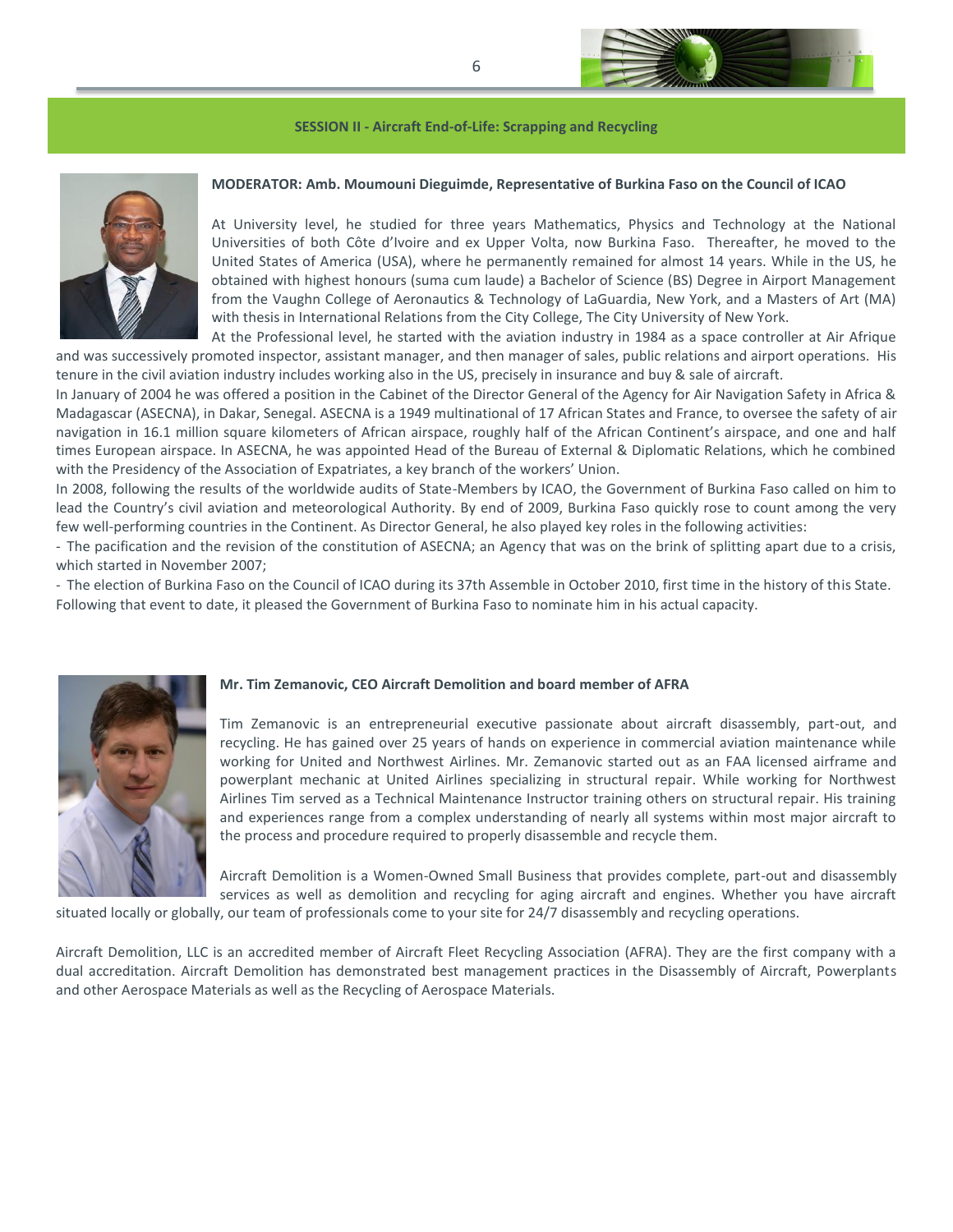

#### **SESSION II - Aircraft End-of-Life: Scrapping and Recycling**



## **Mr. Thomas Roetger, Environment – Technology, IATA**

Thomas Roetger joined IATA in 2008 as Assistant Director Environment Technology. In this function, he works with aircraft and engine manufacturers, fuel suppliers and research establishments to implement IATA's strategy to reduce aviation's environmental impact through technological measures, including the use of biofuels. He is a member of ICAO-CAEP WG3 (Emissions) and AFTF (sustainable alternative fuels), is chairman of the end-users chamber in the Roundtable on Sustainable Biofuels (RSB), and the Environment and Energy working group's rapporteur of the Advisory Council for Aviation Research and Innovation in Europe (ACARE).

From 1988 to 2008 he worked at Airbus in Toulouse and Hamburg. A main focus of his activities was on environmental aspects such as noise and emissions reduction, in particular for the A380. He also has expertise in the areas of airport compatibility and cabin technology. He studied physics and chemistry in Heidelberg and Hamburg (Germany) and Grenoble (France) and holds a doctoral degree in physics.



#### **Mr. Pete George, Engineering and Operations Technology, Boeing**

Pete George is an Associate Technical Fellow Materials and Processes engineer in the Boeing Engineering Operations and Technology Next Generation Composites group. He has worked with composite materials at Boeing in Seattle for over 25 years with a focus on materials, processes and application development.

Currently Pete is the Principal Investigator for the Boeing Aircraft Composites Recycling project focusing on collaboration to develop recycling solutions for both factory and end of life scrap carbon fiber composites.



# **Mr. Ted Elliff, ENV-ISA**

Mr. Ted Elliff has more than 30 years' experience working in the Environment domain. He worked 21 years for EUROCONTROL, the European Organisation for the Safety of Air Navigation where he is credited with having initiated and nurtured its environmental research programme.

Up until end 2012, he was leading the SESAR Environment support and coordination function, set up to ensure the programme conducted robust environmental impact assessments (in terms of fuel/CO2, noise and LAQ). These assessments formed an important contribution to the Business Case for deployment of the new SESAR operational concepts.

Ted is now a senior associate with Envisa – one of Europe's leading aviation environment consulting companies. He is driving new business opportunities for this innovative company through web platform services and world class training solutions.

He graduated with a joint honours degree in pure and applied chemistry with environmental science from Cardiff in 1979.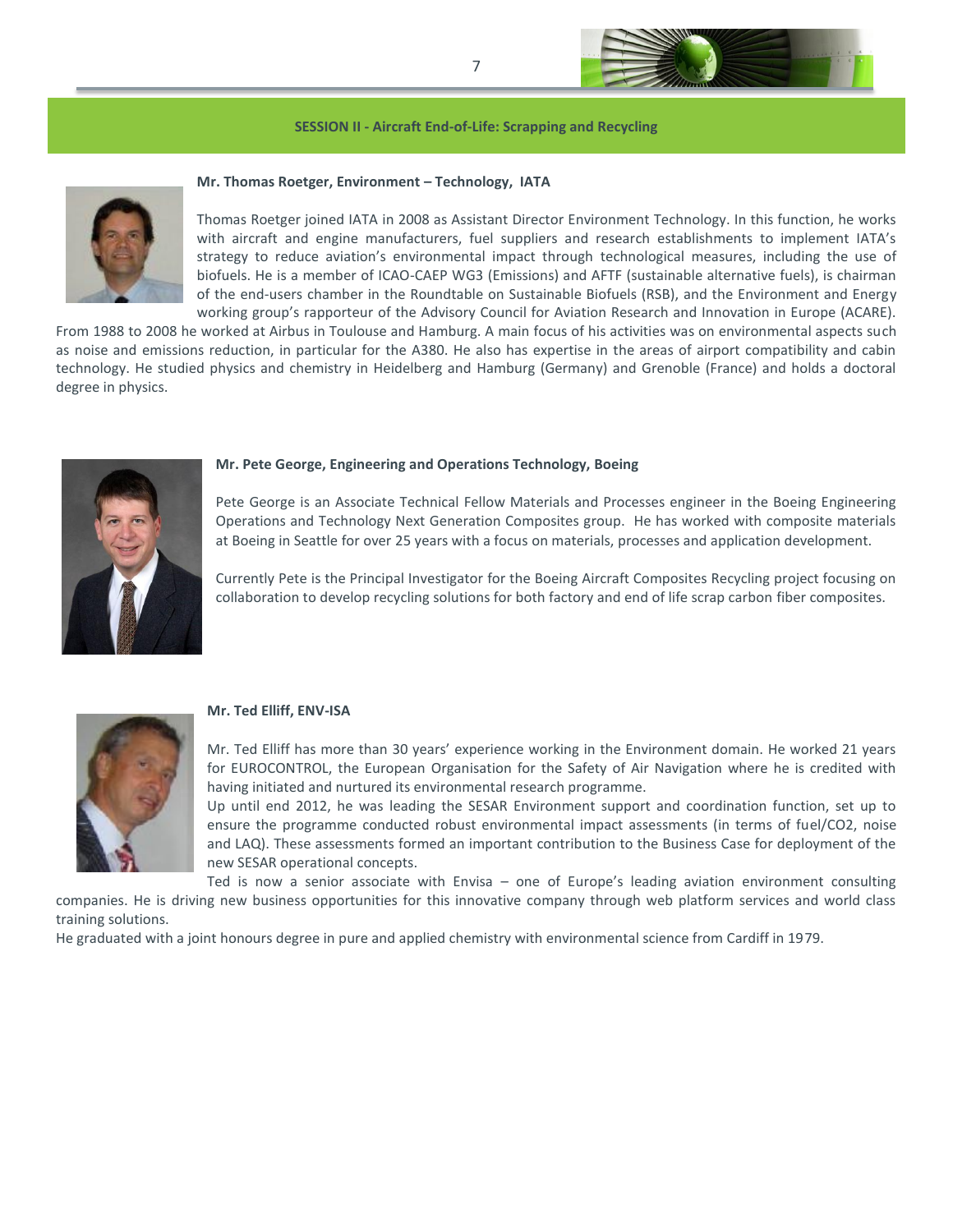

#### **SESSION II - Aircraft End-of-Life: Scrapping and Recycling**



# **Mr. Bruce Parry, Head of Corporate Social Responsibility, Engineering, Bombardier Aerospace**

Bruce Parry was appointed to his current position as Head of Corporate Social Responsibility for Bombardier Aerospace Engineering in May 2014, with responsibility for providing leadership and guidance on multiple CSR deliverables including the Environment portfolio.

He joined Bombardier Aerospace as an Engineering Specialist, Design for Environment, in 2007, and was named CSR Manager, Bombardier Aerospace in 2011, with responsibility for establishing and managing CSR programs and projects across all Bombardier Aerospace business units and core functions.

Prior to Bombardier, he worked with Airbus SAS where he started as an Environmental Engineer in 2001 and concluded as an Environment Manager in 2007.

Mr. Parry is currently involved in several environmental projects and programs involving ICAO's Committee on Aviation Environmental Protection (CAEP), the International Business Aviation Council (IBAC), the Air Transport Action Group (ATAG) and the International Aerospace Environmental Group (IAEG).

He graduated with an Environmental Quality and Resource Management Degree from the University of the West of England, in the U.K. in 2000.

Mr. Parry is based at Bombardier Aerospace headquarters in Montreal, Canada.



#### **Mr. Olivier Malavallon, Airbus**

In January 2006 Olivier joined Airbus Environmental Affairs in Toulouse to be in charge of the PAMELA-Life demonstration project, immediately followed by PAMELA-A380 demonstration project.

Once the PAMELA-A380 project was completed in early 2009, Olivier was in charge of Hazardous Substances management in Airbus Environmental Affairs.

In 2010 Olivier joined Airbus Customer Services Strategy where he is in charge of business development. At that time he became member of the board of TARMAC as an Airbus shareholder representative.

In 2011 he successfully led the TARMAC team bidding to operate the platform of Teruel (Aragon, Spain), and finalized the contractual agreements in February 2012.

Since 2012, through different initiatives, Olivier promotes the use of used parts and equipment coming from aircraft part-out in Airbus Customer Services activities.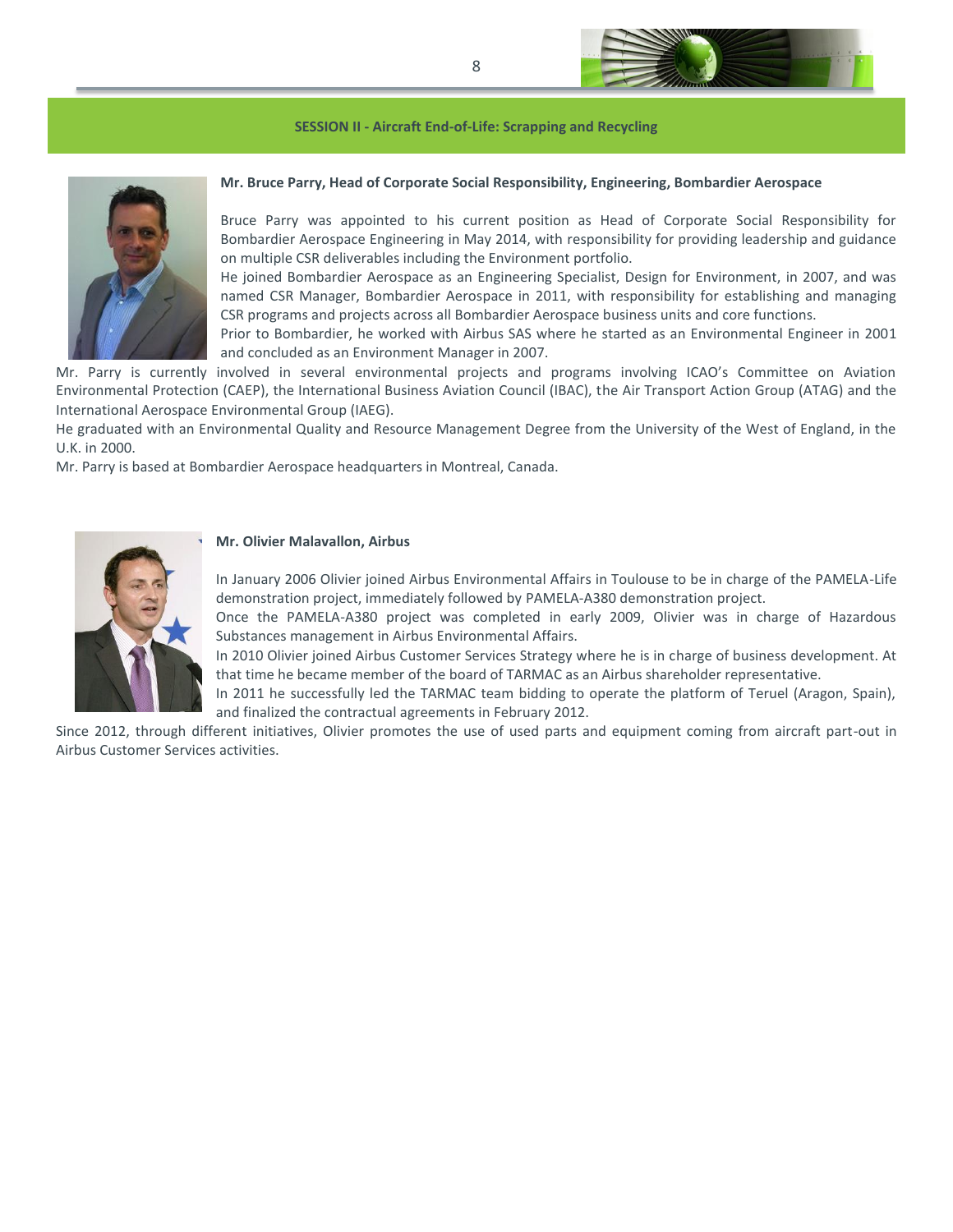

#### **SESSION III - Current and Future Technologies for Green Aircraft Operations**



**MODERATOR: Mr. Farid Zizi, Alternate Representative of France on the Council of ICAO and President, Air Navigation Commission**

Farid Zizi is the President of the Air Navigation Commission in ICAO. Nominated by France in 2010 to the Air Navigation Commission, he has been, among other activities, in charge of coordinating ANC preparation and follow-up on the 12th Air Navigation Conference which lead to last edition of the GANP. Graduated from the Ecole Polytechnique in Paris and ENAC in Toulouse as Civil Aviation Engineer, he holds a PPL Licence and was also trained as an Air Traffic Controller as well as an ATSEP. Before arriving to Montreal, he was in charge of Education and Research in ENAC for the whole civil

aviation domain, managing around 1600 Students and 6000 trainees per year. He was also involved in SESAR programme and chairman of the Eurocontrol Advisory Group for ATM training after having led ENAC development in ATM.

Before ENAC, he was in charge of operational and technical requirements and maintenance operations of ATM systems for French Airports and ACCs at the Operational Direction of DSNA, the ANSP for France after having been Deputy Director of Bordeaux ACC. During that time, he was in charge of European activities in ATM and the French Italian coordination plan.



## **Mr. Ted Thrasher, Environment, ICAO**

Ted Thrasher is the Environmental Officer for Modelling and Analyses at ICAO, where he is responsible for the modelling and assessment of aircraft noise and aircraft engine emissions. He coordinates related activities for ICAO's Committee on Aviation Environmental Protection (CAEP) in support of the development of international environmental standards for aircraft and the development of guidance material. Prior to joining ICAO, Mr. Thrasher was the Director of Simulation, Modelling, and Analysis for CSSI in Washington, D.C. Mr. Thrasher holds a Bachelor of Science degree in Aviation Engineering from The Ohio State University, a Master of Science degree in Systems Engineering from Johns Hopkins University, and a commercial pilot's license.



#### **Mr. Christopher Dorbian**

Mr. Dorbian is an Operations Research Analyst in the United States Federal Aviation Administration (FAA) Office of Environment and Energy. He has an extensive background in modeling the environmental impacts of aviation and in operations analysis, having studied under the FAA's Partnership for AiR Transportation Noise and Emissions Reduction (PARTNER) Center of Excellence at the Massachusetts Institute of Technology. At the FAA, he is a program manager for the FAA's Environment & Energy Operations Research Program. Mr. Dorbian is a member of ICAO CAEP Working Group 2 and the Global Market-Based Measure Technical Task Force.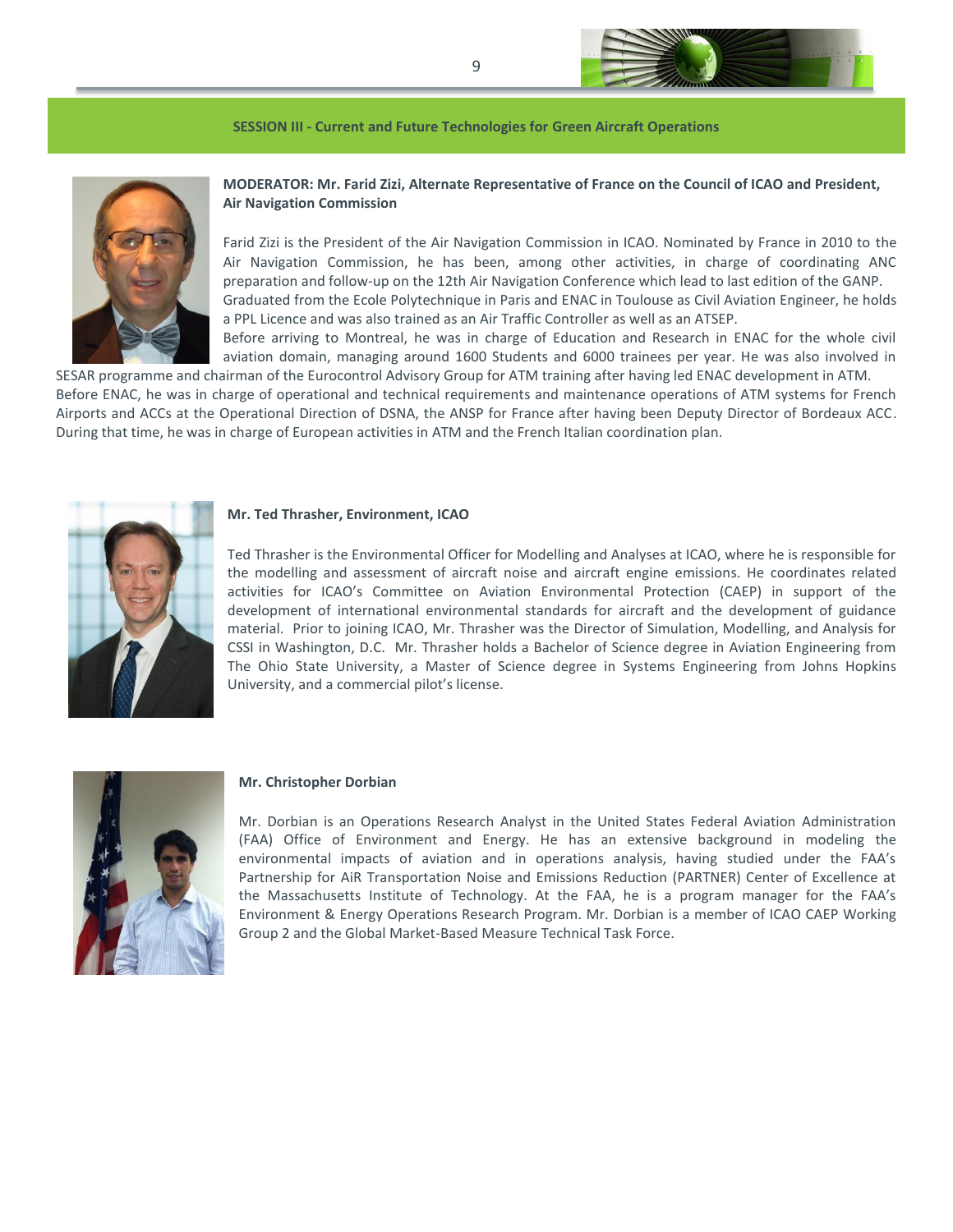

#### **SESSION III - Current and Future Technologies for Green Aircraft Operations**



# **Mr. Robert Brons, Flight Technical Committee, International Federation of Airline Pilots Associations (IFALPA)**

Robert Brons was born in Rotterdam, the Netherlands, on 23 May 1965. He graduated as MSc from Delft University of Aerospace Engineering in 1989, specializing in the human-machine interface design and human modelling. He completed his airline pilot training on the Rijksluchtvaartschool in Eelde (1990) and his 2-year engineering-pilot post-graduate course at Delft University (1991).

In 1991 he started as airline pilot for KLM, Royal Dutch Airlines, based in Amsterdam. Flying experience ranges from the Cessna Citation, DC-10, A310, B767, B737; since 2002 as a captain. At present he is captain on the Airbus A330, conducting intercontinental flights. He has been flight instructor/type rating

examiner from 1996 until 2002. He accumulated over 11000 hrs flying hours.

Since 1993 Robert Brons is involved in several technical committees, both in the national ALPA and in IFALPA. He has served as chairman at the flight technical committee of VNV from 1996-1999 and from 2009 on. Since 1999, R.C. Brons is member of the Aircraft Design and Operations Committee of IFALPA, the International Federation of Airline Pilots' Associations. IFALPA is representing over 100.000 airline pilots from 101 Member Associations from around the world. He is specialized in aircraft operations, crosswind operations, green operating procedures and safety management.

Since 2004, he represents IFALPA at ICAO CAEP, the Committee on Environmental Protection, as the green pilot attempting to share operational expertise and to promote safe and environmentally sustainable aviation.



# **Mr. Douglas Stoll, Principal Engineer, Operational Efficiency, Environmental Performance, Boeing Commercial Airplanes**

Doug Stoll leads the strategy and implementation effort for Operational Efficiency for Boeing Commercial Aircraft, Product Development. His responsibility includes accelerating operational concepts that improve both fuel efficiency and community noise reduction. Doug graduated from the U.S. Air Force Academy with a B.S. in Physics and later earned advanced degrees in Physics, Systems Engineering and Business Administration.

Professionally he has served as a B-52 pilot and has held several positions in avionics systems engineering and program management. Currently in his role in airplane product development he actively supports CANSO

as the co-chair of the Environment Workgroup and as the CANSO observer on the CAEP-WG2 effort to assess the benefits of ASBU implementation.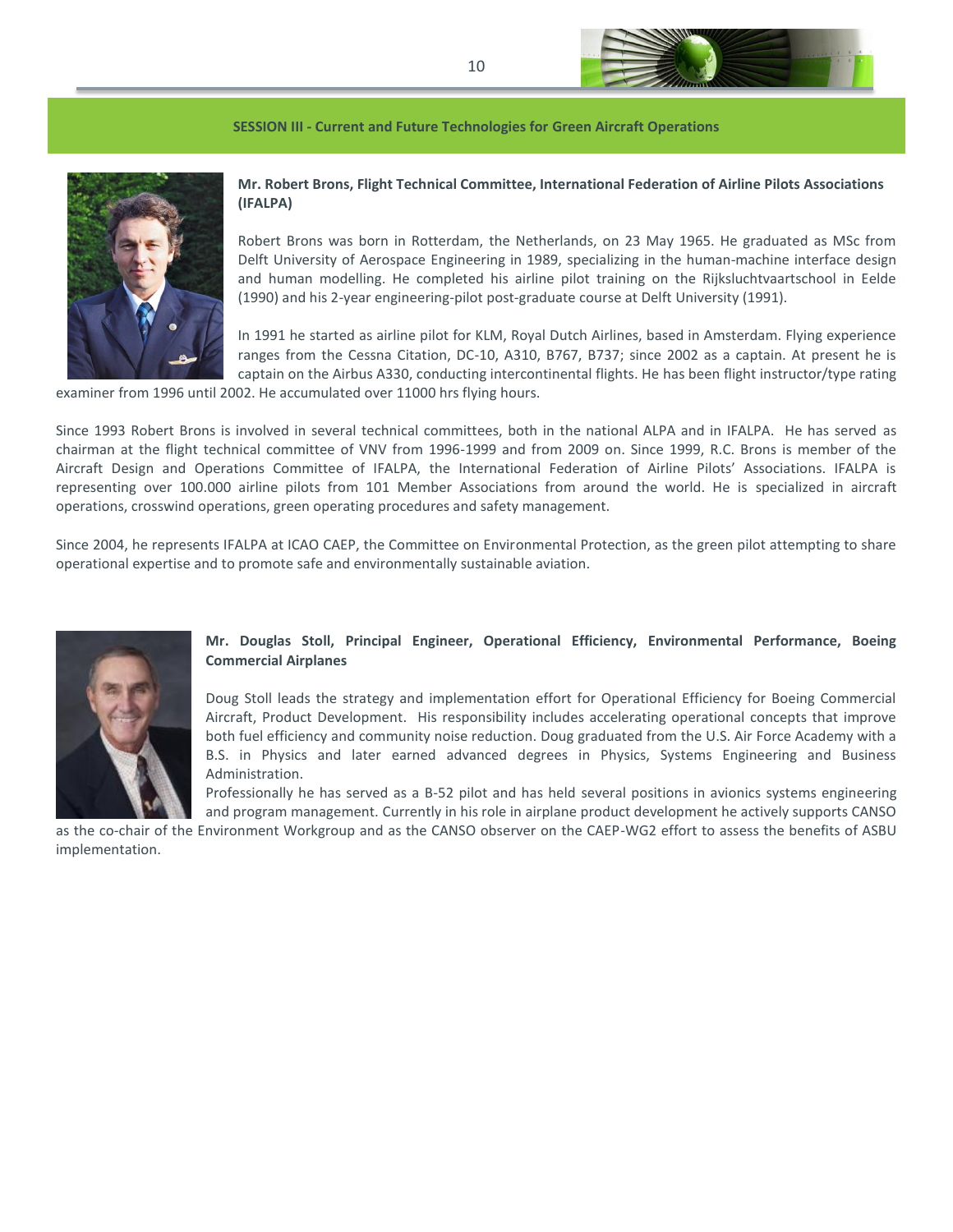

#### **SESSION IV - Eco-airports and Innovative Design Concepts**



Moncton.

# **MODERATOR: Mr. Gilles Bourgeois, Chief International Aviation, International Operations, Transport Canada, and Member of Canada on the ICAO Committee on Aviation Environmental Protection**

Mr. Bourgeois is Chief of the Aviation Environmental Protection and Standards Division within Transport Canada's Aviation Safety Directorate. He currently also serves as Canada's representative to the International Civil Aviation Organization's Committee on Aviation Environmental Protection.

He is a 29 year veteran of Transport Canada and much of his tenure with the Department has involved an environmental component. His environmental responsibilities have evolved from aviation community noise to global impacts of aircraft and aircraft engine emissions.

Mr. Bourgeois hold a Bachelor of Applied Sciences (Industrial Engineering) from the Université de



#### **Mr. Xavier Oh, Senior Manager, Environmental Protection, Airports Council International (ACI)**

Xavier Oh has been Senior Manager Environmental Protection at ACI since September 2005. He is the ACI Observer on ICAO's Committee on Aviation Environmental Protection (CAEP) and participates at all levels from the triennial CAEP meetings and Steering Group to the technical working groups on noise, emissions, operations and modelling. He also supports and coordinates airport participation and input on these groups.

As the secretary of ACI's World Environment Standing Committee (WESC), one of his main tasks is developing, coordinating and implementing policy and positions on all issues relating to the environment and airports. Other WESC tasks include supporting environmental training for airports, sharing best practice between airports and working with other aviation industry organizations.

Xavier's background includes mechanical engineering studies in Australia and Canada, working as a consultant in machine and structural dynamics in Australia and Malaysia, and also as an acoustical engineer in New Zealand.



## **Mr. Taizo Nishiyama, Airport Facilities Division, Japan Civil Aviation Bureau**

After graduation the University of Iowa in USA in 2005, he started to work in Tokyo Denki University as a lecturer. Then, he worked at Japan Institute of Construction Engineering (JICE), which was government organized association. He mainly dedicated to the feasibility study of new ITS system using Ubiquitous technology.

In 2008, he started to work in research division of NIPPO Corporation, the leading company of pavement construction and research. He has been mainly researching on implementation of recycle pavement materials, asphalt emulsion mixture, computational pavement analysis, and so on.

In 2013, he has started to work in Ministry of Land, Infrastructure, Transport and Tourism, Civil Aviation Bureau. He is dedicating his skills to government related challenges, especially environmentally-friendly measures on airport, etc.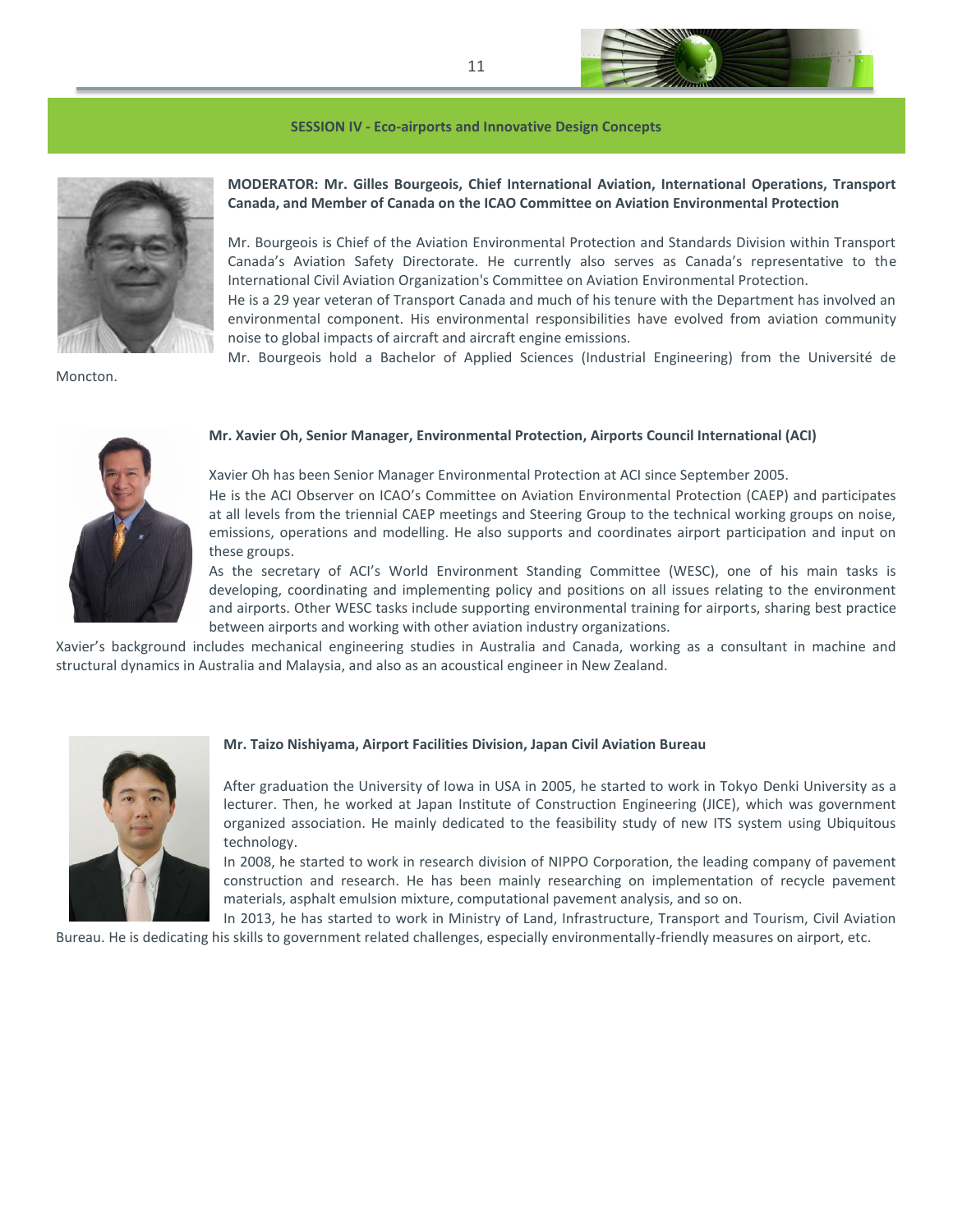

#### **SESSION IV - Eco-airports and Innovative Design Concepts**



## **Mr. Panagiotis Karamanos, Airport Carbon Accreditation**

Panagiotis Karamanos chaired the Task Force of Airports Council International-Europe that developed Airport Carbon Accreditation and currently serves as the Senior Advisor to this unique voluntary carbon management certification standard for airports. As part of a European Union initiative he is also the Senior Environmental Expert to the Directorate General of Civil Aviation of India on noise, climate change, and other environmental issues. Earlier, for more than a decade, he managed the Environmental Department at Athens International Airport.



## **Mr. Isaiah Cox, CEO WheelTug plc.**

Isaiah Cox is the CEO and a founder of WheelTug plc. Over the past decade, Isaiah brought together an incredibly strong group of aerospace, engineering and scientific experts dedicated to solving the increasing costs of congestion and the inefficiencies of aircraft operations on the ground. By keeping engines off during ground operations for airline customers, WheelTug aims to both speed up turnaround time and to simplify gate operations while providing several safety and environmental benefits.

Mr. Cox has an A.B. from Princeton University, and conducted post-graduate work at King's College London. Mr. Cox has over 50 patents pending and issued.

#### **Mr. Rudy Dudebout, Honeywell Aerospace**

Dr. Rudy Dudebout serves as technology fellow at Honeywell Aerospace. In this capacity, Dr. Dudebout provides technical oversight and strategic research leadership on combustion systems and emissions for APU's and propulsion engines.

# Available

Photo Not.

#### **Mr. Sandy Webb, Environmental Consulting Group**



Sandy Webb, a chemical engineer by training, has over 25 years of experience in strategic environmental management addressing local air quality impacts, global climate change, sustainability planning, alternative jet fuel development, and environmental program management. He is Managing Director of the Environmental Consulting Group, Inc. and serves as Senior Advisor to Wireless Advanced Vehicle Electrification (WAVE), Inc., developer of wireless power transfer technology that makes electric buses practical for airport circulator and shuttle service, eliminating fuel use and emissions.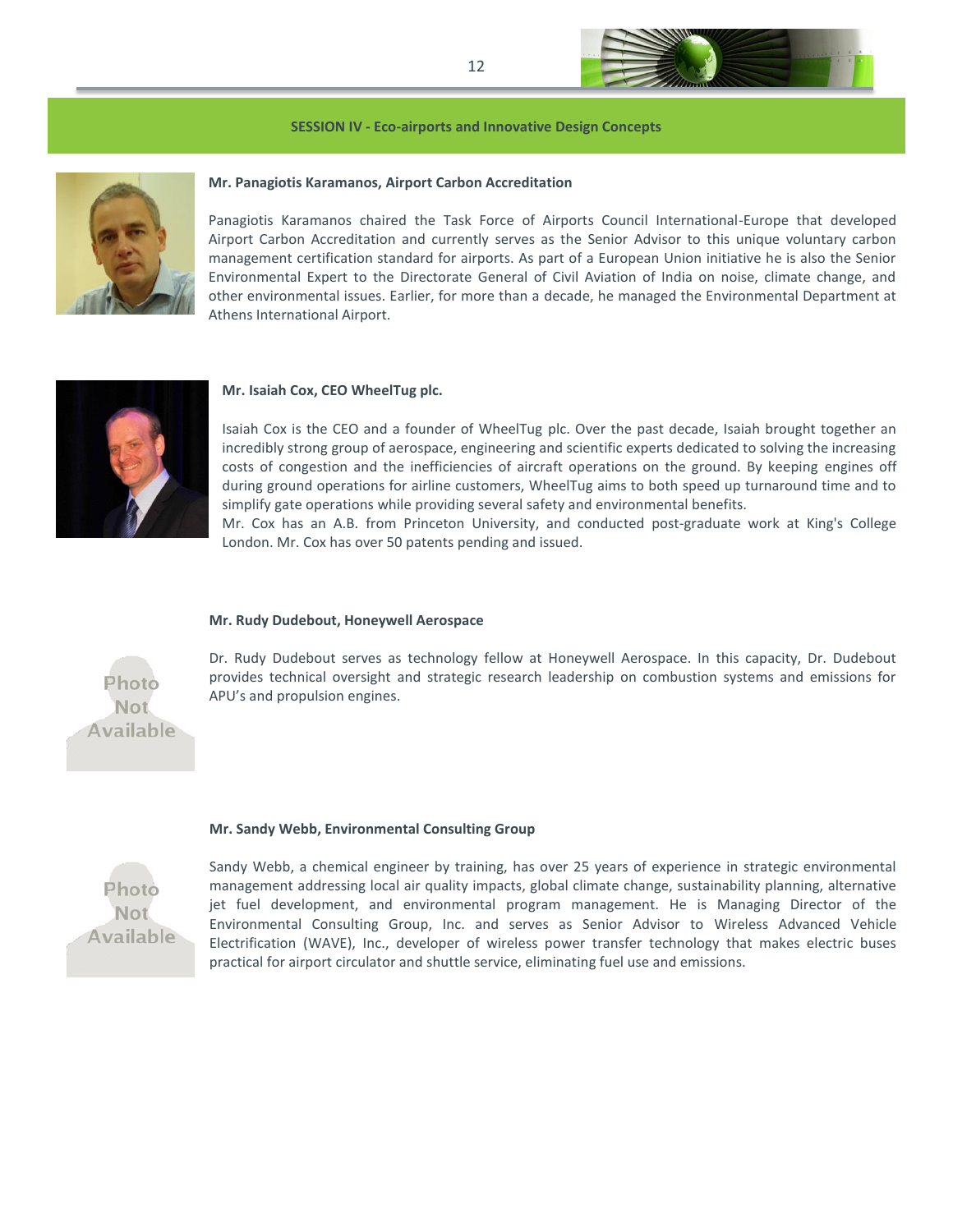

**SESSION V - Renewable Energy for Aviation**



# **MODERATOR: Capt. Aysha Al Hameli, Representative of the United Arab Emirates on the Council of the ICAO**

Since October 2009, Capt. Aysha AL Hamili heads the Permanent Mission of the UAE on the ICAO Council – becoming the first ever female Emirati in charge of a diplomatic mission, and the youngest ever Permanent Representative to the ICAO Council. Just recently, she has been appointed as Vicechairperson of the Air Transport Committee. Before coming to ICAO, Capt. AL Hamili was head of UAE's General Civil Aviation Air Transport Department, where she was in charge of bilateral air services negotiations. She participated in more than 40 bilateral negotiations, and successfully chaired the working group that drafted UAE's air transport policy.

In addition to her diplomatic and policy skills, Capt. Al Hamili holds an airline transport pilot license (ATPL). She started flying at the age of 16 when she acquired her Private Pilot License (PPL), becoming the first ever female Emirati pilot. She started her career as a commercial pilot with Abu Dhabi Aviation on the Dash‐8.

She received a bachelor's degree in Social and Behavioural Sciences from Zayed University with an area of speciality in International Studies and she holds a Master of Science in Air Transport Management from City University of London.

Capt. AL Hamili has received several awards recognizing her contribution to the development of gender equality and civil aviation in the UAE.



#### **Mr. André Borschberg, co-founder and CEO, Solar Impulse**

Fascinated by aviation from an early age, André Borschberg trained as a pilot at the Swiss Air Force School, first of all on Venoms, then Hunters and Tigers, airplanes that he has piloted for more than twenty years. Today, he collects professional pilot's licences for airplanes and helicopters.

The organisation, management and development of companies are his strong points. He was trained at McKinsey's for 5 years, one of the world's leading management consultancies. He co-founded a risk capital company, started two technology companies, and became involved on the social front, on behalf of the Restos du Cœur and helping the sick. His wide range of professional competencies, versatility and perseverance enable him to succeed wherever he goes: from finance to marketing, from engineering problems to human resources.

André Borschberg is a member of such notable associations as the prestigious Young Presidents' Organization and the Organisation of Chief Executives. CEO of Solar Impulse and Bertrand Piccard's associate from the project's inception, he is a passionate company manager, who has established and motivated a team of 65 people within Solar Impulse, composed of the best specialists coming from highly varied origins and backgrounds.



#### **Mr. Stephen Barrett, Clean Energy, HMMH**

Mr. Stephen Barrett is the Director of Clean Energy at Harris Miller Miller & Hanson, and a LEED Accredited Professional. He is also Vice President of Minuteman Wind LLC which is developing a 12.5 MW wind project in Savoy Massachusetts. Mr. Barrett has 20 years of experience in environmental policy and regulation. His professional career includes work for federal and state agencies, and private consulting firms. For the past 10 years, he has focused on renewable energy and sustainable development. His current focus is on compatible siting of renewable energy and emission reduction projects at airports nationwide. He is the lead author of the Federal Aviation Administration's "Solar Guidance Document" (November 2010) and the Principal Investigator for the Airport Cooperative Research Program Project "Energy Facilities Compatibility with Airports and Airspace" (May 2014). He is

also working on tidal and wave energy projects proposed in Alaska, Massachusetts and New Hampshire. He holds a BA in International Policy from Union College in Schenectady New York and an MA in Environmental Policy and Science from the University of Virginia in Charlottesville.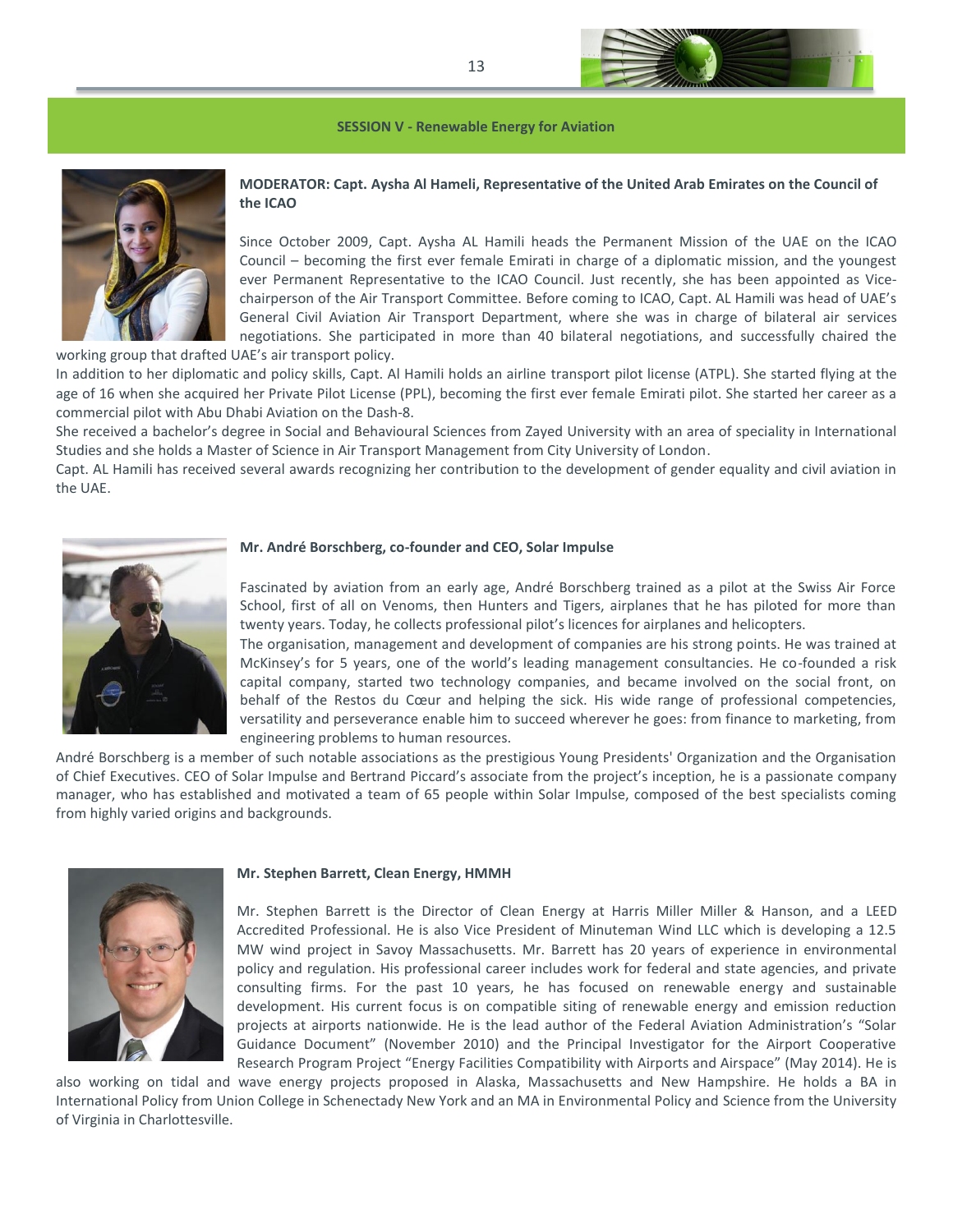

**SESSION V - Renewable Energy for Aviation**



# **Mr. Jonathan Frank | Business Development Manager, SunEdison | Co-Chair, Emerging Leaders for Solar Energy Sunedison**

As Business Development Manager with SunEdison Jonathan is focused on the development of investment grade commercial rooftop and ground mounted solar projects within the Canadian market. Jonathan previously worked with RESCo Energy Inc. an award winning solar services provider. Jonathan has helped bring to life some of Canada's largest and most innovative rooftop solar projects. Jonathan's master's thesis at the University of Waterloo addresses the energy-sustainability nexus with a focus on the challenges of socio-technical system transition.

Jonathan is a strong believer in philanthropic ventures. He is one of the founding executives of Emerging Leaders for Solar Energy and currently serves as Co-Chair of the National Board of Directors. He is also the co-founder of Spark Music (a non-profit organization that uses live music to get people engaged in environmental and social causes) and a dedicated volunteer for almost a decade with Camp Oochigeas (where he leads canoe trips focused on leadership training for kids with cancer). Outside of these activities Jonathan is Managing Partner of Frank Brothers Guitar Company, a small family business that designs and manufactures professional quality instruments.



#### **Mr. Christoph Falter, Bauhaus-Luftfahrt**

He has studied mechanical engineering at the universities of Stuttgart, Germany, and Zurich, Switzerland, and has specialized in renewable energy technologies with a focus on solar energy conversion. After his graduation, he went to Bauhaus Luftfahrt in Munich, Germany, where he is currently working as a research associate in the group of future technologies and ecology of aviation. Bauhaus Luftfahrt is a non-profit research organization with a long-term perspective on aviation. He is predominantly engaged in the European Union-funded project "SOLAR-JET" that deals with the production of renewable jet fuel from sunlight, carbon dioxide and water. With this topic, he is also enrolled as a PhD student at the RWTH University of Aachen, Germany.



# **Mr. Takayuki Kojima, Associate Senior Researcher, Propulsion Systems Research Group, Institute of Aeronautical Technology, JAXA**

In 2002, he received his graduate education at the University of Tokyo earning a Ph.D in aerospace engineering and entered the National Aerospace Laboratory of Japan (NAL) which is now Japan Aerospace Exploration Agency (JAXA). So far, he has many experiences in the area of liquid hydrogen hypersonic transport (HST) and engines, such as vehicle thermal design, engine design, wind tunnel testing, and engine testing with liquid hydrogen as well as commercial studies. Especially, he has experience in collaborative wind tunnel testing at both ONERA in France and NASA. In 2010, he studied at the University of Maryland as a visiting research associate. In 2012 and 2013, he worked at Strategic Planning Office of headquarter of JAXA to coordinate R&D activities and budgets of ministries. Currently,

he is back to researching position as Associate Senior Researcher of Propulsion Systems Research Group of Institute of Aeronautical Technology.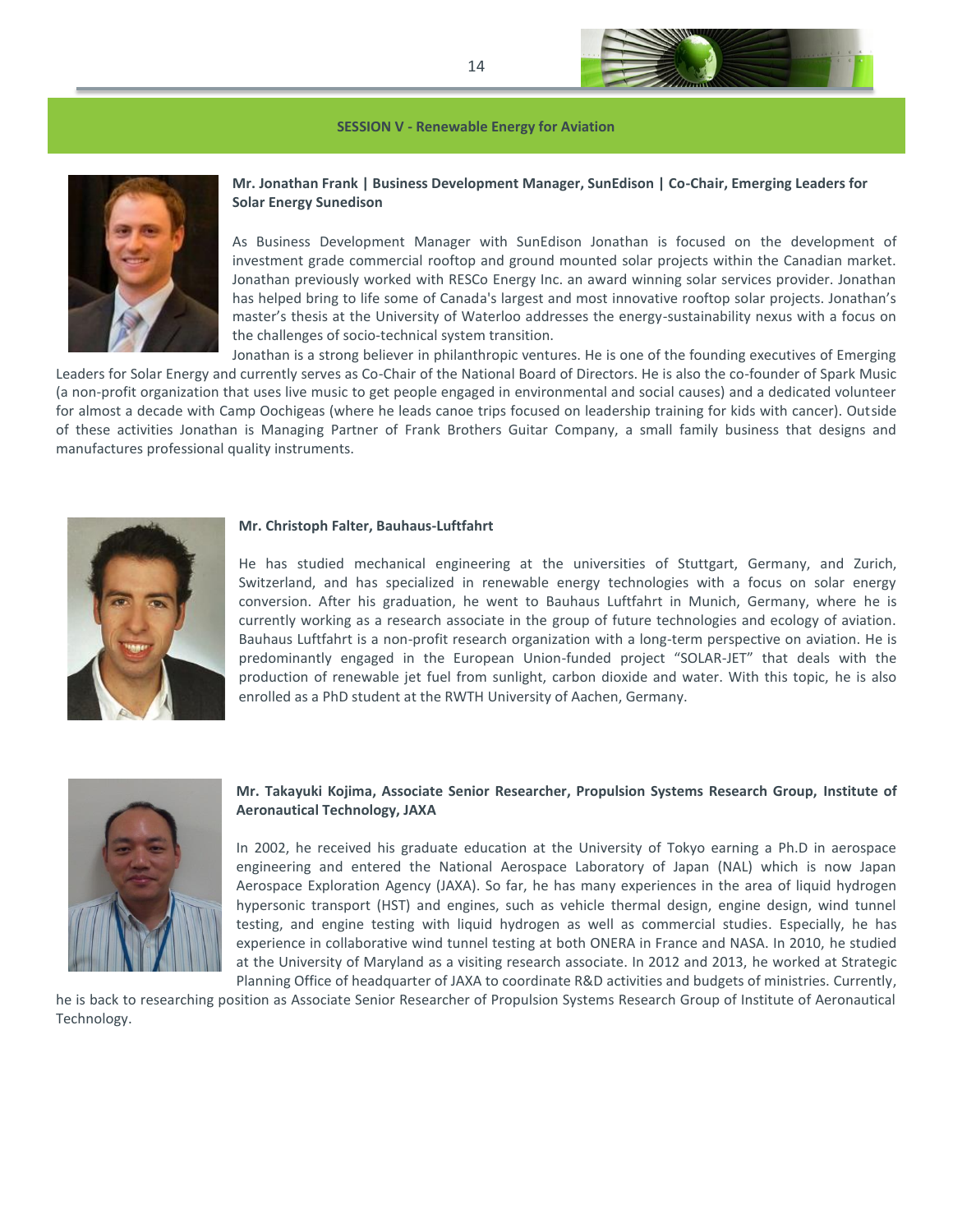#### **SESSION VI - Sustainable Alternative Fuels**



#### **MODERATOR: Mr. Norberto Luongo, Alternate Representative of Argentina on the Council of ICAO**

Mr. Luongo is the Alternate Representative of the Argentine Republic on the ICAO Council and 3rd Vice-Chairman of the ICAO's Legal Committee. He is also the Director of Aeronautical Legislation and Air Services Agreements (National Direction of Air Transportation) at the Argentinian National Administration of Civil Aviation. He is Chief/Member of the Delegation of Argentina participating on numerous international events, such as LACAC: meetings of the Executive Committee, Assemblies and meetings of the Group of Legal Experts, and ICAO: ICAO Legal Committee Sessions, Diplomatic Conferences, ICAO Assemblies, Aviation and Climate Change Panels, etc. He has a Master's Degree in Air and Space Law from McGill University, Faculty of Law in Montreal, Canada.



#### **Mr. Philippe Novelli, Environment, ICAO**

Mr. Philippe Novelli has spent most of his carrier at ONERA, the French Aerospace Lab, where he has been working in the field of CFD, combustion and system analysis, as well as research coordination, for various propulsion systems.

He started working on alternative fuels for aviation in 2008 and became the coordinator of the SWAFEA European study addressing the feasibility and potential impacts of implementing alternative fuels in aviation. He was also the leader of the alternative fuels group of the Advisory Council for Aeronautic Research in Europe.

He joined ICAO's Environment Branch in July 2012 where he is in charge of sustainable alternative fuels.



#### **Mr. Michael Gill, Aviation Environment, ATAG**

Michael Gill is executive director of the Air Transport Action Group (ATAG), the only global association that represents all sectors of the air transport industry. Its mission is to promote aviation's sustainable growth for the benefit of global society.

He was appointed as Director, Aviation Environment of the International Air Transport Association (IATA) in November 2013, with responsibility for developing and implementing IATA's work in the environment field, particularly in the areas of climate change, noise, biofuel commercialisation and the IATA environmental assessment programme.

Prior to that, he spent six years as senior legal counsel in IATA, supporting IATA's external affairs portfolio. In that role, he led IATA's delegation to three ICAO diplomatic conferences on airline regulatory and security issues.

Before joining IATA in May 2007, Michael was an aviation lawyer in private practice at the Paris Bar, acting for airlines and their insurers.

He holds law degrees from both King's College, London and the Sorbonne University in Paris, as well as a masters degree from the University of Edinburgh. He is admitted as a solicitor of the Supreme Court of England and Wales and an avocat in France.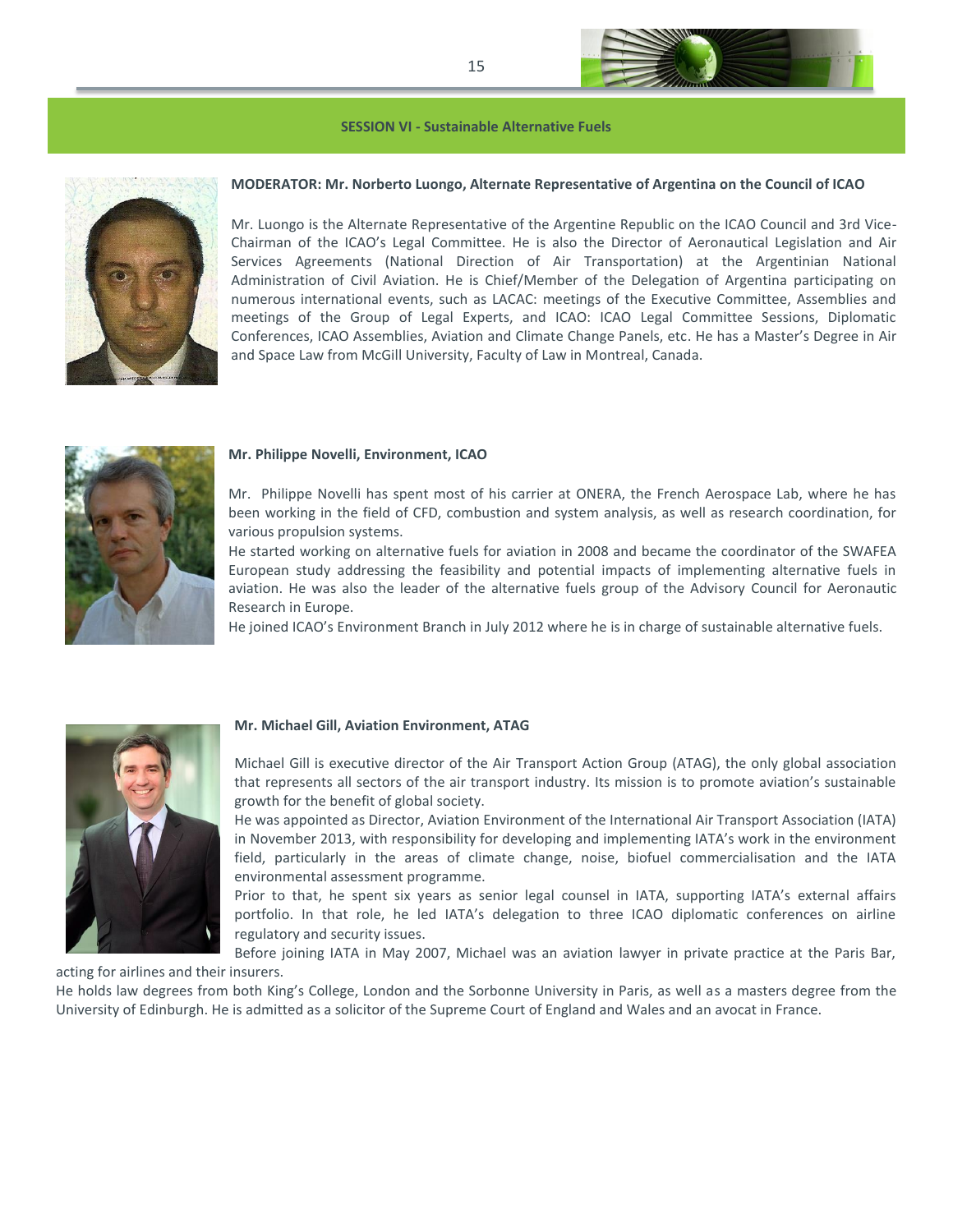

#### **SESSION VI - Sustainable Alternative Fuels**



# **Mr. Nathan Brown, Alternative Jet Fuel Project Manager, Federal Aviation Administration (FAA), U.S.**

Nate Brown is Alternative Jet Fuel Project Manager in the FAA's Office of Environment and Energy, the office responsible for U.S. aviation environment & energy policy, research and development. At FAA, Nate is responsible for management of alternative jet fuel R&D under the Continuous Lower Energy Emissions and Noise (CLEEN) program, coordination with other U.S. government agencies, and execution of international cooperative agreements. He manages FAA support for the Commercial Aviation Alternative Fuels Initiative (CAAFI) a public-private partnership to develop and deploy sustainable alternative jet fuels in which he serves as Head Advisor for Strategy and Implementation. Nate is also a participant in the International Civil Aviation Organization's (ICAO) Committee on Aviation Environmental Protection Alternative Fuels Task Force.

In the past Nate has worked for the U.S. Department of Transportation's Research and Innovative Technologies Administration (RITA) and on international climate change initiatives at the U.S. Department of State. Prior to joining the FAA he worked in international development and was a Peace Corps Volunteer in Ecuador. He holds a Masters degree in international environmental resource policy from the Fletcher School, Tufts University and a B.A. with honors from Haverford College.



#### **Mr. Philippe Marchand, TOTAL**

Philippe Marchand is Director of Biotechnologies for the Renewable Energy Division of TOTAL, the French Oil Major; he is a graduate from Ecole Nationale des Ponts et Chaussées (Paris, France) and from Ecole Polytechnique de Montréal (Canada); he joined TOTAL in 1979 and has held various positions in the Refining Division, in process engineering and optimization, in France and in Africa, in supply, finance and economics management in Normandy Refinery (France), in supply and refining general management in the UK, in overall coordination of refining activities in the Americas, in Corporate Planning, coordinating the biofuels strategy for the TOTAL Group; in his previous position, he led the biofuels development activities in the Renewable Energy Division.

#### **Mr. Fernando Garcia, Amyris-Total Biojet: Breakthrough Solutions for Aviation**



Mr. Fernando Garcia is the Senior Director of Scientific and Regulatory Affairs at Amyris, Inc. Mr. Garcia's role at Amyris is to ensure product regulatory compliance, lead with certification and validation of the company's renewable chemicals and fuels. Mr. Garcia collaborates with the company's joint development partner TOTAL with the commercialization efforts of their innovative renewable jet fuel. Mr. Garcia was previously with Bombardier based in Washington, DC.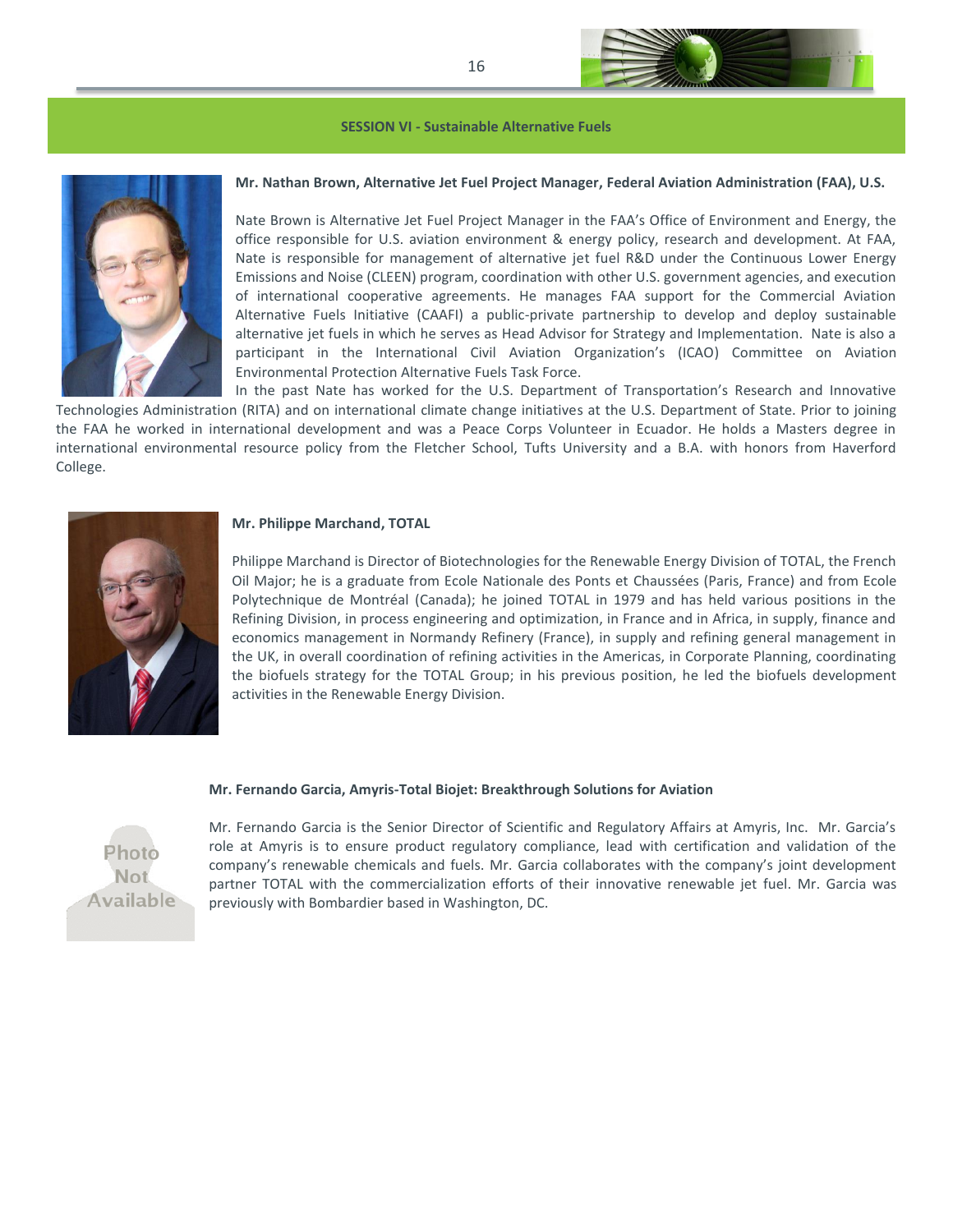

**SESSION VI - Sustainable Alternative Fuels**



# **Mr. Gerard Ostheimer, Global Lead, Sustainable Bioenergy High-Impact Opportunity, Sustainable Energy for All (SE4ALL)**

Dr. Ostheimer is the Global Lead for Sustainable Bioenergy under the UN and World Bank initiative Sustainable Energy For All (SE4All). In his current role, he promotes the development and deployment of sustainable bioenergy solutions that can help achieve the SE4ALL goals of 1) Universal Energy Access and 2) Doubling the Use of Renewable Energy. Specifically, Dr. Ostheimer works at the interface between the private sector, multilateral financial institutions, and national governments to create well-functioning public-private partnerships that accelerate adoption of bioenergy as a means to sustainable development.

Previously, Dr. Ostheimer served as a Science Advisor for the Foreign Agriculture Service of the U.S. Department of Agriculture where he worked at the interface between sustainability, biofuels, international development and international trade in agricultural products. Dr. Ostheimer was the U.S. government technical lead to the Global Bioenergy Partnership (GBEP) and contributed to finalizing the GBEP Indicators of Sustainable Bioenergy Production and Use. Dr. Ostheimer earned a Ph.D. in molecular biology at the University of Oregon and did postdoctoral work in the systems biology of cancer at MIT.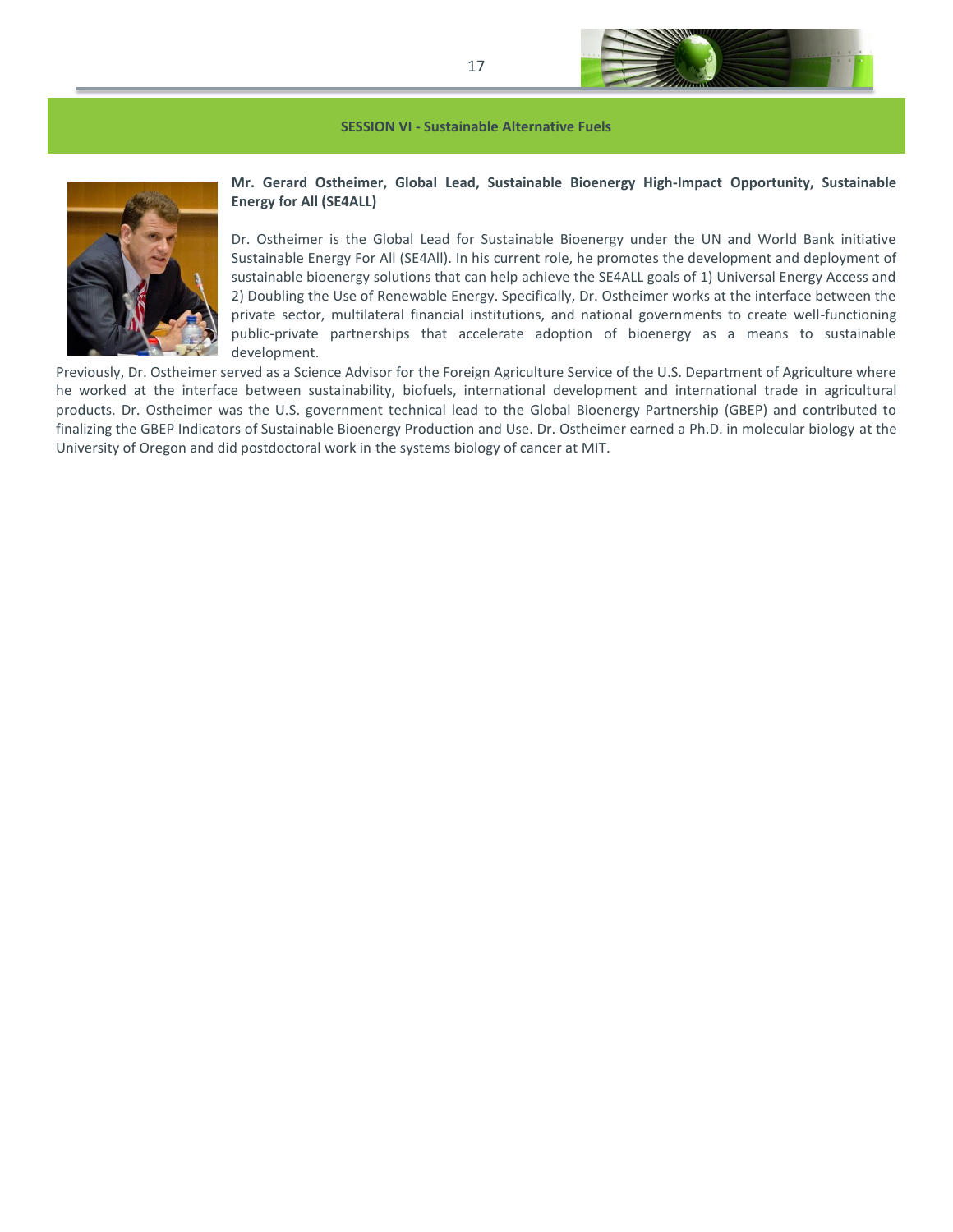#### **SESSION VII - Financing and Assistance**



## **Mr. Robin Rix, United Nations Framework Convention on Climate Change (UNFCCC)**

Robin Rix has served with the Secretariat of the United Nations Framework Convention on Climate Change (UNFCCC) since 2009. His duties include supporting the intergovernmental negotiations as lead officer on the future role and connectivity of global carbon pricing mechanisms. He also works on initiatives to strengthen and streamline market-based mechanisms, including the Clean Development Mechanism (CDM). Prior to joining the United Nations, he was a lawyer in the environment and climate change practice group at Clifford Chance LLP in London. He holds law and undergraduate degrees from the University of Toronto and a master's degree in political science from the University of Oxford.



# **Mr. Marcel Alers, Energy Infrastructure, Transport and Technology, United Nations Development Programme (UNDP)**

Marcel Alers is UNDP's global Head of the Energy, Infrastructure, Transport and Technology team. Marcel is an experienced development professional with 27 years of experience in environmental and energy management. He has a broad range of expertise and experience. He first joined UNDP in 1999, focusing on GEF funded project development and developed a significant portfolio of clean energy projects, including a large number of energy efficiency projects in particular in the buildings sector. Since 2005 he has been overseeing UNDP's global clean energy portfolio and is leading UNDP's programming in the area of sustainable energy. Prior to joining UNDP, Marcel worked as a senior environmental specialist at the African Development Bank with a special focus on energy and infrastructure. Before that he managed

several sustainable forest and protected area management projects in Cote d'Ivoire and in several Central African countries. He has working field experience in more than 40 countries worldwide.



# **Mr. Alexandre Kossoy, Senior Financial Specialist, Carbon Finance Unit, World Bank**

Since 2002, Mr. Alexandre Kossoy is a Senior Financial Specialist at the Carbon and Climate Finance Unit of the World Bank.

As the team leader of the World Bank annual report on carbon pricing over the past 5 years, Mr. Kossoy has officially launched these reports in international for a and events since 2010. In addition, he oversees many financial activities within the Unit and has been actively involved in several financial instruments related to climate finance.

Before joining the World Bank, Mr. Kossoy was in the private sector, working in a variety of positions for international organizations such as Monsanto, Pepsico, and Rabobank.

Mr. Kossoy holds a Bachelor's degree in Agricultural Engineering from the University of Sao Paulo (Brazil) and a Master's degree in Environmental Engineering Sciences from the Israel Institute of Technology (Israel).